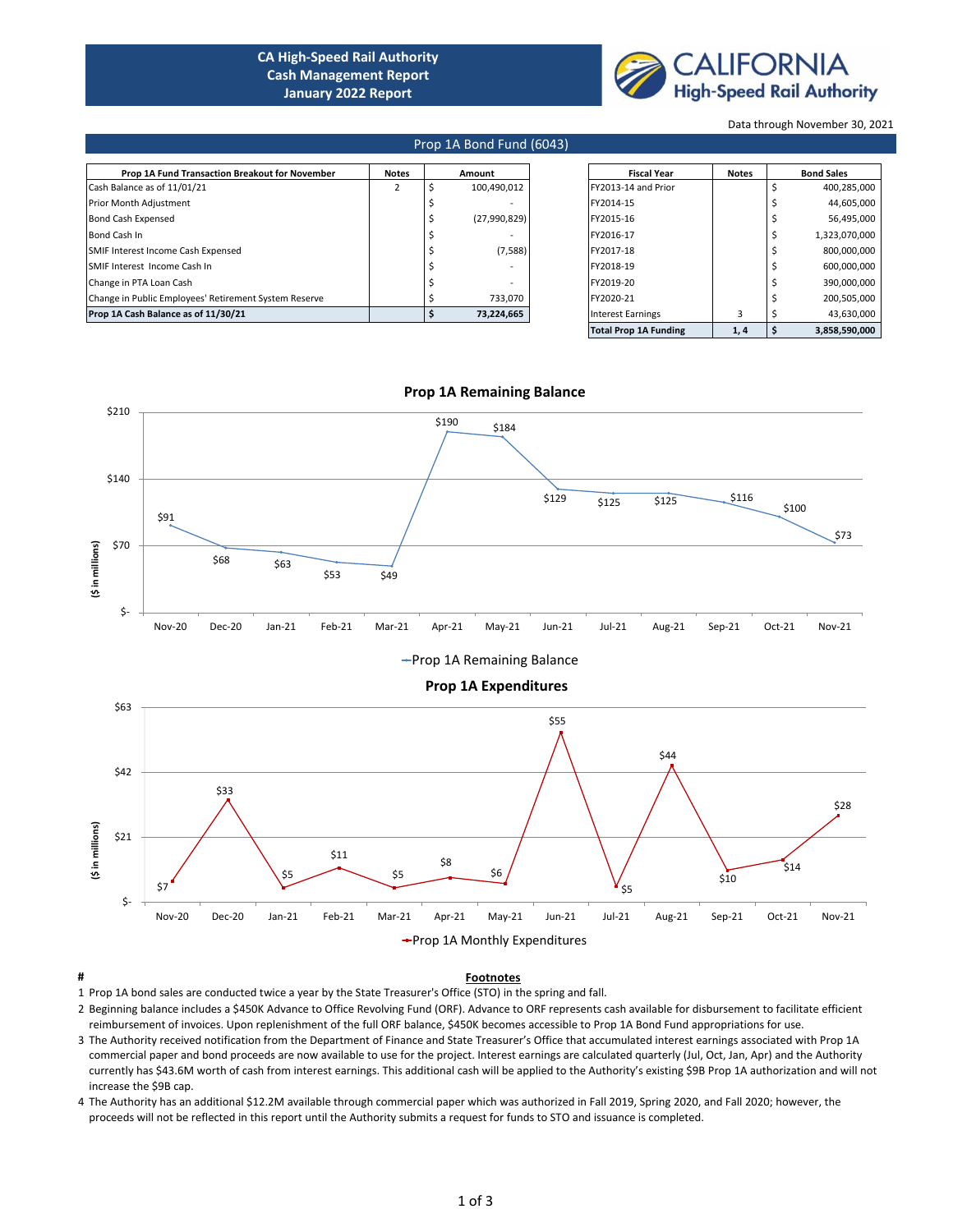# **CA High-Speed Rail Authority Cash Management Report January 2022 Report**



Data through November 30, 2021

### Cap and Trade Fund (3228)

| <b>Cap and Trade Transaction Breakout for November</b> | <b>Notes</b> | Amount         | <b>Fiscal Year</b> |                                      | <b>Notes</b> | Proceeds          |
|--------------------------------------------------------|--------------|----------------|--------------------|--------------------------------------|--------------|-------------------|
| Cash Balance as of 11/01/21                            |              | 1,605,737,665  |                    | 2014-15 Budget Act Appropriation     |              | 250,000,000       |
| Prior Month Adjustment                                 |              |                |                    | 2014-15 Budget Act Approp. Reversion | 4            | (12,056,000)      |
| Cash Expensed                                          |              | (67, 754, 955) |                    | Budget Act of 2014                   |              | 400,000,000       |
| Cash In                                                |              |                |                    | Subtotal                             |              | 637,944,000       |
| Interest Income                                        |              |                |                    | FY2015-16                            |              | 459,278,000       |
| <b>Executive Order/Spending Authority</b>              |              |                |                    | FY2016-17                            |              | 220,882,000       |
| Current Month Budget/Adjustment                        |              |                |                    | FY2017-18                            |              | 707,555,000       |
| GHGRF Cash Balance as of 11/30/21                      |              | 1,537,982,710  |                    | FY2018-19                            |              | 786,666,000       |
|                                                        |              |                |                    |                                      |              | $\cdots$ $\cdots$ |

| <b>Fiscal Year</b>                   | <b>Notes</b> |    | <b>Proceeds</b> |
|--------------------------------------|--------------|----|-----------------|
| 2014-15 Budget Act Appropriation     |              | \$ | 250,000,000     |
| 2014-15 Budget Act Approp. Reversion | 4            | \$ | (12,056,000)    |
| Budget Act of 2014                   |              | \$ | 400,000,000     |
| Subtotal                             |              | \$ | 637,944,000     |
| FY2015-16                            |              | \$ | 459,278,000     |
| FY2016-17                            |              | \$ | 220,882,000     |
| FY2017-18                            |              | Ś  | 707,555,000     |
| FY2018-19                            |              | \$ | 786,666,000     |
| FY2019-20                            |              | \$ | 488,581,000     |
| FY2020-21                            |              | Ś  | 419,012,000     |
| <b>Current Fiscal Year</b>           | 3, 5         | \$ | 229,046,000     |
| Subtotal                             |              | Ś  | 3,311,020,000   |
| <b>Total Cap and Trade Funding</b>   | 1, 5         | \$ | 3.948.964.000   |



-Cap and Trade Monthly Expenditures



### **# Footnotes**

- 1 Cap and Trade auctions occur quarterly (Aug, Nov, Feb, May) and are subject to administrative adjustments by the Department of Finance (e.g. foreign exchange rate and state operation adjustments). Total Cap and Trade Funding includes Budget Act Appropriations, auction proceeds, and state operations spending authority.
- 2 Beginning balance includes a \$10M Advance to ORF. The ORF represents cash available for disbursement to facilitate efficient reimbursement of invoices. Upon replenishment of the full ORF balance, \$10M becomes accessible to Cap and Trade Fund appropriations for use.
- 3 FY2021-22 Cap and Trade funding includes the following executive order amounts: May-21, \$228.9M; and Jul-21, \$103K (State Ops).
- 4 Appropriation reversions totaling \$12.1M occurred through June 30, 2020. The Authority is working with the Department of Finance to get these funds transferred to its Cap and Trade Continuous Appropriation.
- 5 The Aug-21 and Nov-21 Cap and Trade auction proceeds are estimated at \$251.7M and \$323M, respectively. The Authority's final share of proceeds is subject to administrative adjustments (e.g. fire fee, manufacturing tax exemption offsets, and foreign exchange). This report will be updated once the journal entries have been completed by State Controller's Office.